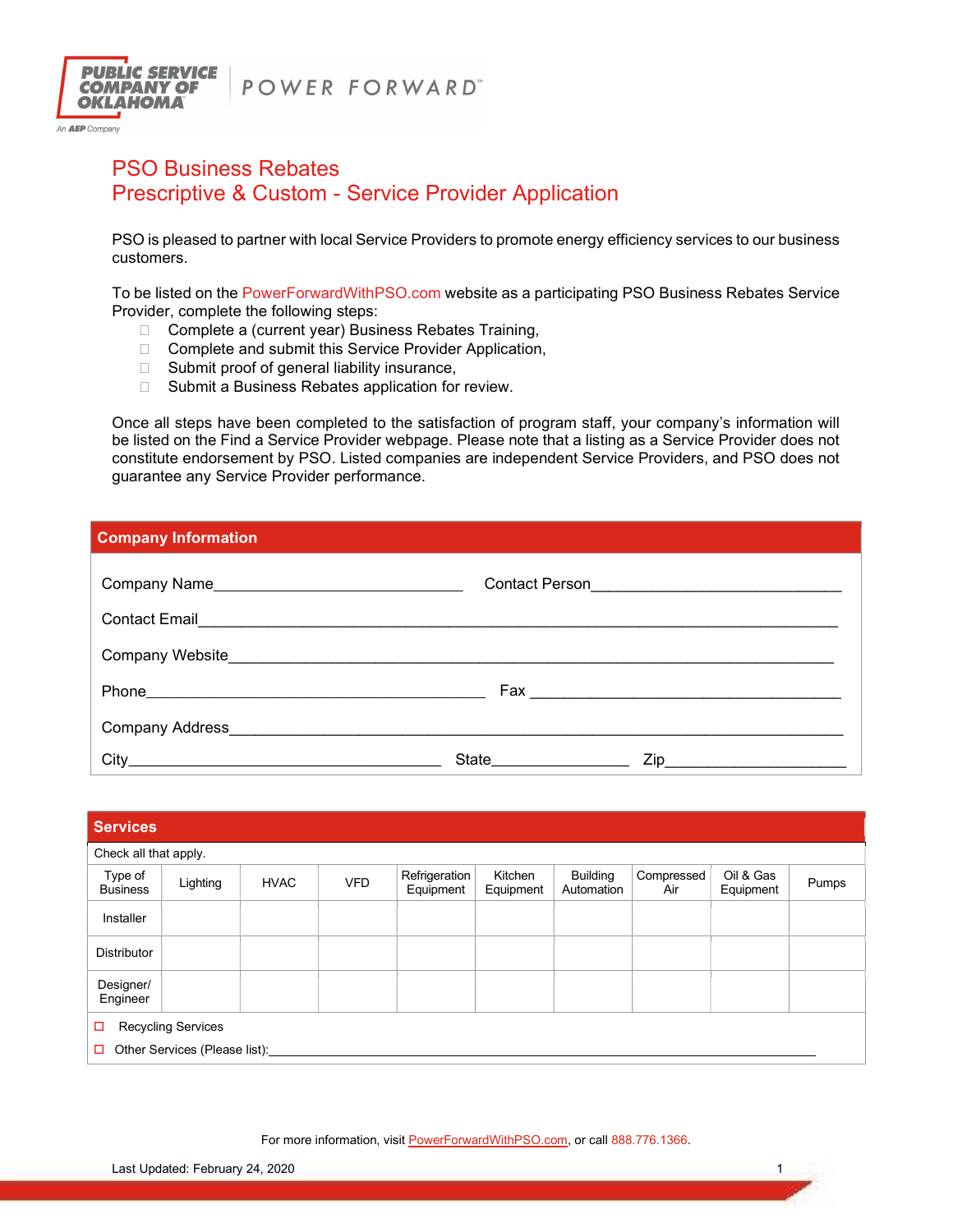

An **AEP** Company

### **Training**

This section can be left blank, if training has not been completed yet.

 $Employee(s)$ 

Date Training Completed \_

## Service Provider Participation Policy

Service Provider Companies are expected to abide by program rules and submit high-quality applications. To maintain a high level of customer satisfaction and facilitate the improvement of under-performing Service Providers, PSO has adopted an Accelerated Coaching (AC) and Disciplinary Action policy. This policy consists of three phases, as described below. The length of each phase is stated below, but may be amended on a case-by-case basis as needed. The program will determine what constitutes unsatisfactory performance or a violation.

#### 1. Accelerated Coaching: Duration 45 days

- a. Entering Accelerated Coaching status: A Service Provider Company will be placed on Accelerated Coaching status if they fail to follow program rules. Examples include but not limited to:
	- i. Submitting incorrect or incomplete applications and failing to correct mistakes in a timely manner
	- ii. Poor pre and/or post inspection results
	- iii. Installation of ineligible equipment
	- iv. Substitution of Pre-approved Equipment without Prior Authorization
	- v. Submitting invoices with inaccurate equipment or quantity descriptions
- b. During Accelerated Coaching Status: The Service Provider Company is subject to additional quality control and technical review requirements:
	- i. All applications must receive pre-approval, regardless of project size. Any projects installed prior to the Pre-Approval Letter date will be ineligible for rebates.
	- ii. All projects are subject to pre- and post-installation inspections at the Program's discretion.
	- iii. Applications may be subject to increased scrutiny during technical review.
	- iv. Regular in-person coaching sessions will be required, to monitor improvement and resolve continuing issues.
- c. Leaving Accelerated Coaching Status: If the Service Provider Company improves satisfactorily during the Accelerated Coaching period, the Accelerated Coaching status will be lifted. If the Company's performance does not improve as required, the Company will be placed under Suspension.

#### 2. Suspension: Duration 60 days

- a. Entering Suspension: If a Service Provider Company fails to improve satisfactorily according to the discretion of program staff during their Accelerated Coaching period, they will be placed under Suspension. Dishonest behavior may result in the Company being placed in suspension immediately without first undergoing an Accelerated Coaching period.
- b. During Suspension: The Service Provider Company may not submit any new applications. Any applications that have already been submitted will be processed to completion. In addition, the Company is removed from the PSO Service Provider Listing on the program website and is prohibited from using the PSO name or logo in any marketing activities.
- c. Leaving Suspension: If the Service Provider Company improves satisfactorily during the Suspension period, they will be moved to Accelerated Coaching status for the second time. If the Company's performance has not improved according to the discretion of program staff at the end of the second Accelerated Coaching period, the Company will be terminated from participation in the program.

#### 3. Termination:

- a. Entering Termination: If a Service Provider Company is still under-performing, after being suspended and then undergoing a second Accelerated Coaching period, the Company will be banned from the Program. Dishonest behavior will result in a Company being immediately terminated without first undergoing an Accelerated Coaching or suspension period.
- b. During Termination: The Service Provider Company may not submit any new applications. Any applications that have already been submitted will be processed to completion. In addition, the Company is removed from the PSO Service Provider Listing on the Program website and may not use the PSO name or logo in any marketing activities.
- c. Leaving Termination: A terminated Service Provider Company is banned from program participation for the duration of the program cycle, which is 3 years. Upon the start of a new Program cycle, program staff will review the Company's qualifications but are not guaranteed permission to participate. If allowed to participate, the Company will be placed on immediate Accelerated Coaching status for quality control.

For more information, visit PowerForwardWithPSO.com, or call 888.776.1366.